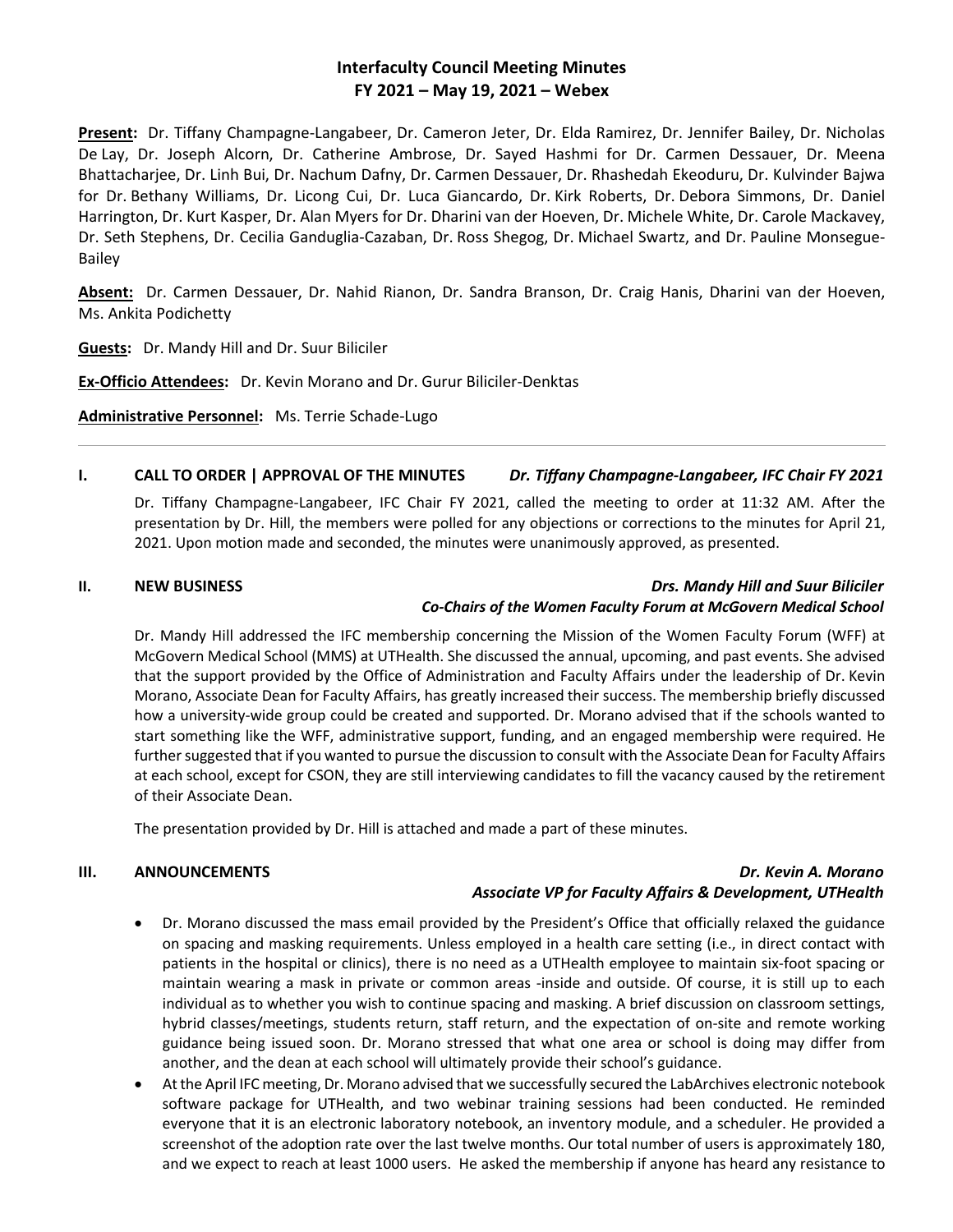trying it out. Many responded that they are very pleased with it, and other departments are just starting to get into the program and are not using it yet. For more information, please review the information on the website [https://uth.edu/research/labarchives/about.](https://uth.edu/research/labarchives/about)

## **IV. UNFINISHED BUSINESS**

## **Campus Reports:**

## **Cizik School of Nursing** *Dr. Sandra Branson*

## **Announcements**

- **Susan D. Ruppert, PhD, RN, FNP-C, ANP-BC**, has added the prestigious Minnie Stevens Piper Professor award to the long list of honors she has received in her more than three decades at Cizik School of Nursing at UTHealth. She is the school's associate dean for graduate studies as well as a PARTNERS Endowed Professor in Nursing.
- **Stacey Crane, PhD, RN, CPON**, and **Deniz Dishman, PhD, DNAP, MSN, CRNA**, are among an elite group of nurses across the Lone Star State who were honored this week with "20 for 2020 Awards" from the Texas Nurses Foundation and the Texas Nurses Association (TNA).
- **Chukwudi C. Ekwemalor PhD, MBA, MSN, RN, PMHPNP-BC** was honored by the paper as one of Houston's Top 150 nurses, and undergraduate Lance Edwards was one of only three students to receive a scholarship through the Salute to Nurses program.
- **Carole L. Mackavey, DNP, RN, FNP-C,** became the track coordinator for Nursing Education on May 1.
- **LaDawna Goering, DNP, RN, ANP-BC, ADM**, became the Adult/Gerontology Primary Care Nurse Practitioner (NP) track on May 1.
- **Dr. Nitha Mathew Joseph** received a national award for Nursing Excellence in Nurse Educator category from the Federation of Malayalee Associations of America.
- **Dr. Kathleen Siders** was awarded a grant from STTI Zeta Pi for a study titled "Post Masters Certificate-Seeking Nursing Students' Outcomes on Advanced HESI Examinations."
- A generous gift from Pedro "Pete" Mora, founder of Fajita Pete's, will provide scholarship support for students earning a Bachelor of Science in Nursing degree through the Pacesetter program at Cizik School of Nursing at UTHealth.
- Keynote speaker Deborah Norville extolled the benefits of gratitude at the 2021 PARTNERS Spring Luncheon, which raised funds to support student scholarships and faculty research at Cizik School of Nursing at UTHealth.
- A joint workshop was held on April 9<sup>th</sup> between the School of Dentistry and Cizik School of Nursing 23 faculty members made 22 presentations, followed by breakout sessions for small group discussion.

## **Operations**

- **Hybrid Model.** The CSON continues to work in a hybrid model for the fall/spring, with didactic courses primarily online with simulation and clinical placement in our acute care and community settings. BSN and FNP students practiced a new intraprofessional collaboration via simulation.
- **COVID-19 Vaccines**. Students and faculty from the CSON are volunteering to provide COVID-19 vaccinations.
- **COVID-19 Testing.** Nurses at Cizik School of Nursing at UTHealth's nurse-led clinic, UT Health Services, continue as the university's COVID-19 testing operation site. The employee health clinic operates a drive-thru testing center every morning, serving the nearly 9,300 employees at UTHealth.
- **Open positions**. Cizik Nursing Research Director, Director MSN Program, Director DNP Program, Associate Dean for Practice and Community Engagement, Director – Corporate Occupational Health and UT Health Services Clinic, Associate Dean of Faculty Development, and a variety of undergraduate and graduate faculty positions.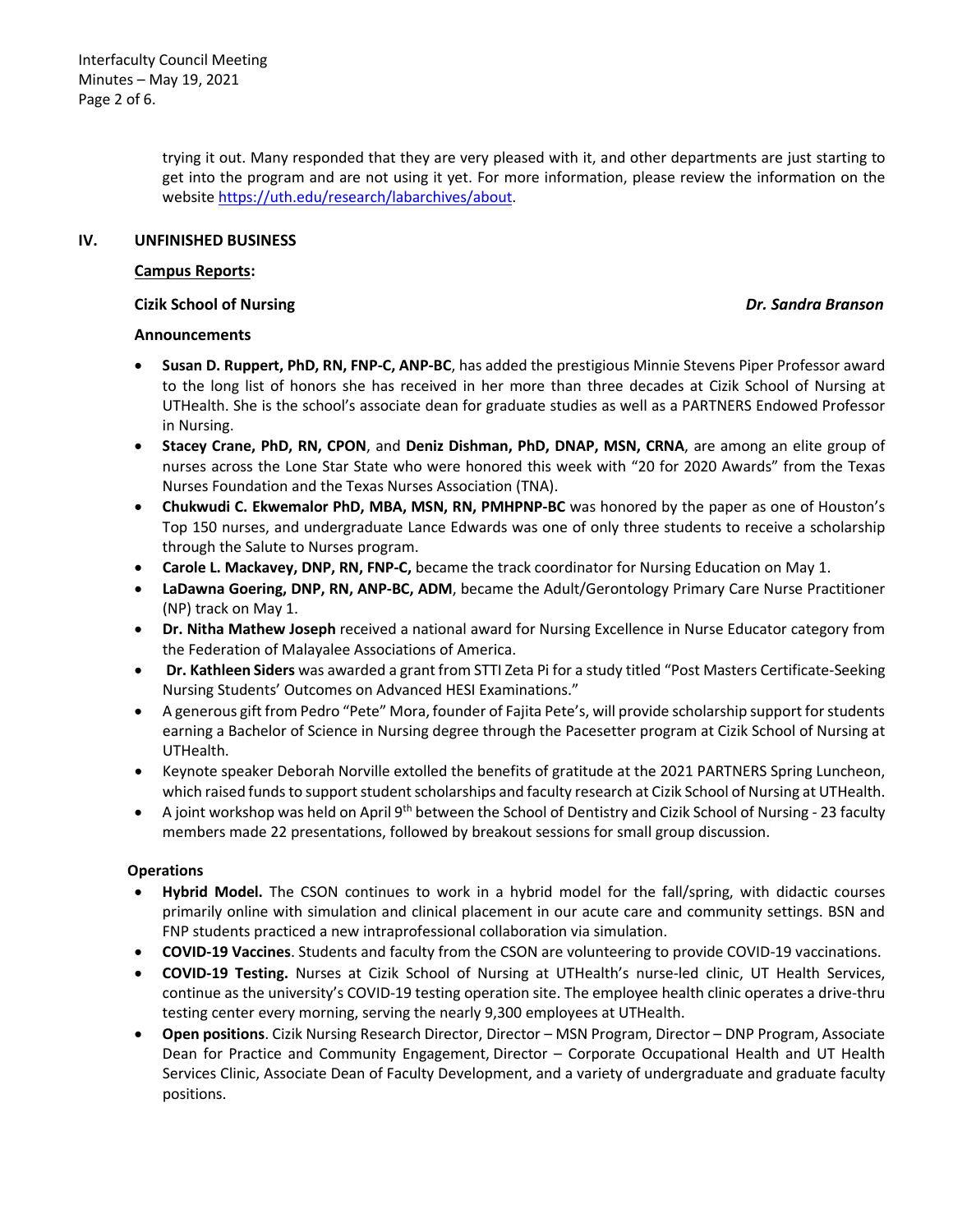## **Publications and Presentations**

- **Dr. Susan Alderman** presented "Hidden Costs for Sites and Sponsors: What costs do sites and sponsors incur that are not in study budgets and not 'the cost of doing business'?" Presented at the Model Agreements & Guidelines International Clinical Research Conference – Spring 2021 on April 28, 2021.
- Melnyk, H.; **Djukic, M**.; Merriman, J.; Dickson, V. (2020). An integrative review: Women's psychosocial vulnerability in relation to paid work after a breast cancer diagnosis. *Journal of Advanced Nursing.*  https://doi.org/10.1111/jan.14730
- Hallas, D.; Haber, J.; Biesecker, B.; Hartnett, E.; Toft Klar, R.; **Djukic, M**.; Fletcher, J. (2021). Design and outcomes of a nurse practitioner preceptor development program. *Journal of the American Association of Nurse Practitioners.* Doi.10.1097/JXX.0000000000000570. Published ahead of print.https://doi.org/10.1097/jxx.0000000000000570
- **Djukic, M.;** Jun, J.; & Fletcher, J. (2021). An examination of the factors associated with implementation of evidence-based management practices for improving nurse work environments. *Worldviews on Evidence-Based Nursing. Special Issue on Implementation Science, 18(2)*, 129-137.https://doi.org/10.1111/wvn.12497
- Leslie Norman, Brandy Wells, **Allison P. Edwards**. From policy to practice: A DNP student perspective. *Nursing Forum. 24* April 2021. doi.org/10.1111/nuf.12582

### **Graduate School of Biomedical Sciences** *Dr. Nicholas De Lay*

# **GSBS 2020 Paul E. Darlington Mentor Award given to Louise D. McCullough, MD, PhD**

• The Paul E. Darlington Mentor Award is given to a faculty member who has made an exemplary impact as a mentor. Dr. McCullough, this year's recipient, is professor and Roy M. and Phyllis Gough Huffington Distinguished Chair in the Department of Neurology at McGovern Medical School.

## **Workshop on Industry Resumes for Biomedical Scientists**

• Wednesday, May 26th, from 3 to 4 PM, there will be a webinar on strategic approaches for creating an effective and compelling industry resume.

## **GSBS Summer Biomedical Academy**

- GSBS is hosting a virtual Summer Biomedical Academy July 12-23, every other day from 1- 4 PM.
	- o High school Juniors and Seniors can apply to participate in this program, which will allow students to interact with students and faculty at MD Anderson Cancer Center and UTHealth to learn more about diverse fields of biomedical science and careers in biomedical sciences.
		- More information can be found here: https://gsbs.uth.edu/current-students/communityoutreach/biomedical-academy

## **McGovern Medical School** *Dr. Catherine Ambrose*

- The McGovern Faculty Senate task force on faculty mentoring, headed by Dr. Nahid Rianon, is continuing to meet with Dr. Morano to develop a faculty mentoring program
- At recent Faculty Senate meetings:
	- $\circ$  UTP went live with the EPIC EMR conversion on May 8. The FS will be getting an update at our meeting tomorrow from Dr. Fatuyi.
	- o The Summer Research Program has been revised to only include McGovern medical students for summer 2021. The program will begin May 24 and run through July 23.
	- o Graduation was held on May 2nd at Minute Maid Park, with limited family members invited.
	- $\circ$  The search for a new Dean is progressing. There are finalists who are being interviewed, and the faculty senate will get an update from Dr. Blackburn at the June meeting.
	- o Many research labs are utilizing the new ELN system, LabArchives, which has been recently made available.
	- $\circ$  The FS recently had an update from our Admissions Committee. This past year all interviews were virtual. We received 6170 applications and interviewed 1145 applicants. The incoming class includes 229 Texas residents, 139 females, 100 males, and 3 military members. The class follows our history of increasing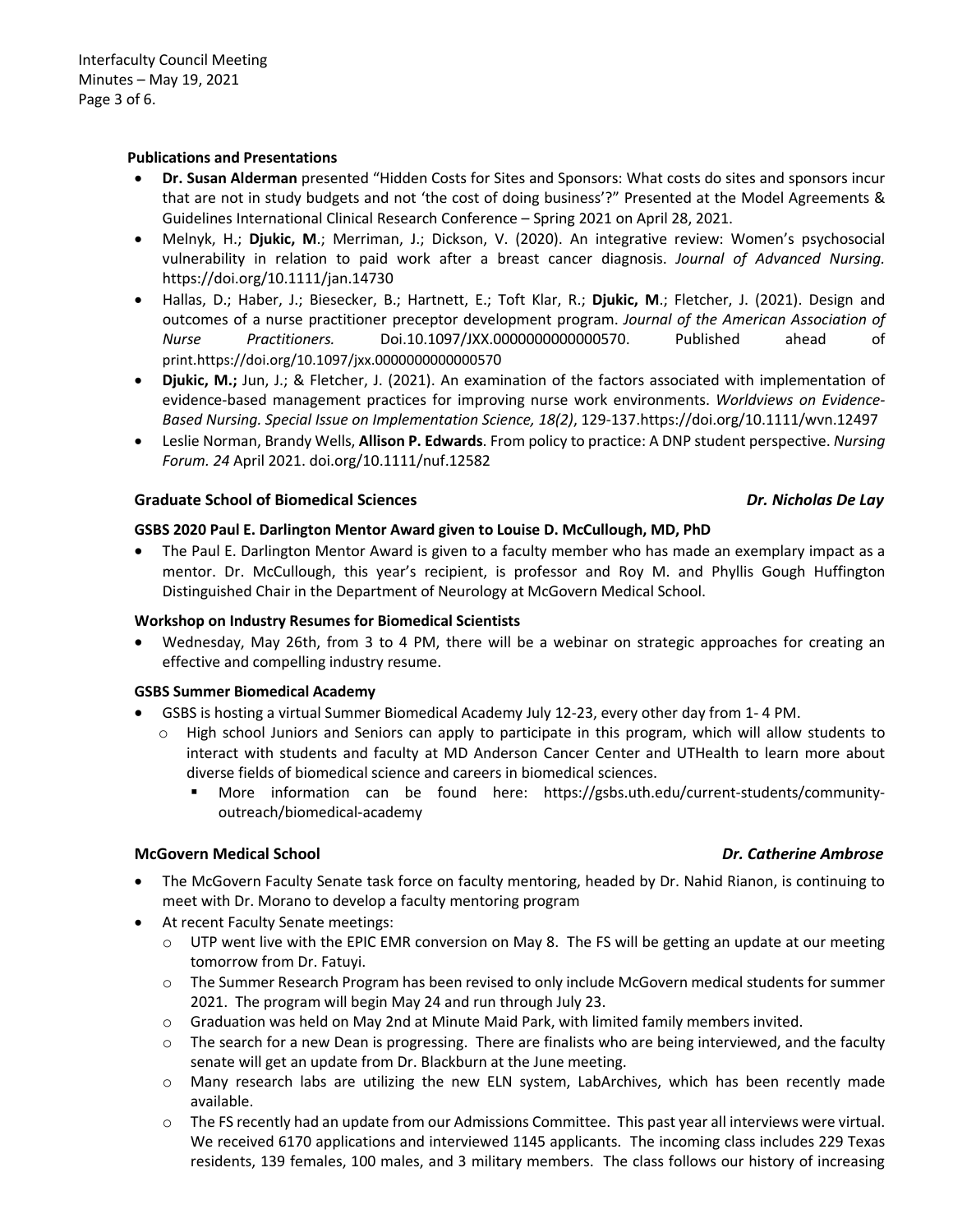diversity as it includes 16 African Americans, 80 Asians, 92 Caucasians, 41 Hispanic, 5 unreported, and 5 multiple ethnicities. We remain in the top 10 most affordable medical schools across the country.

## **School of Biomedical Informatics (SBMI):** *Dr. Kirk Roberts*

- James "Jim" Turley, PhD, RN, one of the founding members of SBMI, died tragically on April 18, 2021, after being struck by a vehicle while bicycling in Houston. Dr. Turley was a renowned informatics leader and played an instrumental role in shaping SBMI. He also gave back to the school by starting the *James Turley Endowed Scholarship for Global Health* in 2018. Dr. Turley had previously served on the faculty of the School of Nursing.
- PhD student Surabhi Datta won 2nd place in the student paper competition at the annual summit of AMIA, the primary professional society for biomedical informatics. There were roughly 100 student papers submitted to the conference.
- SBMI has re-worked its faculty awards to reflect the wide array of ways its faculty contribute to the School and the wider informatics community. The new awards include three teaching awards (excellence, innovation, and scholarship), research impact, leadership, innovation, mentoring, and an outstanding faculty award.

# **School of Dentistry** *Dr. Michele White*

- Formal request to IFC to lobby university administration to support a single extra year of funding for recipients of small (1-2 year) NIH awards
- UTSD Clinic Calibration Sessions May 13 May 14
- UTSD ASDA's Mock Interview Day May 15
- May 23 Commencement with SCON, SPH; Dr. John Zerwas as commencement speaker
- June 1 First day of Summer clinic
- Behind the Smile Event TBD

# **School of Public Health** *Dr. Ross Shegog*

Faculty Council continuing and new items (selected):

- Faculty council chairs confirmed: Chair: Ross Shegog; incoming Chair Shreela Sharma (active Sept. 2021)
- Faculty development: Release of faculty handbook resources guide with sections Faculty Affairs & Development; HOOP procedures; Research, Library & Graduate communication center; Teaching; Public Health Practice; Information Technology; Admin & Operations; Accreditation & Reporting; UTHealth Public Affairs, Media Relations, and Development Office; Safety and emergency communications.
- Adjustments for COVID-19 … opening in Fall and encouraged to return in the Summer.
- AAR and peer review ongoing
	- o Instructions for Faculty on Different Tracks for AAR and Peer Review
	- o Quantifying Service and Public Health Practice/Engagement Activities on AAR
	- o List Publications for Calendar Years instead of Two Academic Years on AAR

Upcoming public health campus events (selected):

- $\bullet$  The Brownsville campus continues to celebrate its 20<sup>th</sup> anniversary with speakers and featured stories.
- 2021 Teaching award recipients: Dr. Baojiang Chen, Dr. Anna Wilkinson and Travis Teague, MPH, CPH. Recipients are nominated and voted on by the student body
- Faculty awards:
	- o **Award for Excellence in Academic Advising** (Nominated by and selected by students). Anna Wilkinson, PhD**,** Associate Professor Epidemiology, Human Genetics and Environmental Sciences
	- o **Award for Excellence in Teaching** Andrew Springer, PhD, Associate Professor Health Promotion and Behavioral Sciences & Michael Swartz, PhD, Associate Professor Biostatistics and Data Science
	- o **Award for Excellence in Community Service** Paula Cuccaro, PhD, Assistant Professor Health Promotion and Behavioral Sciences & Katelyn Jetelina, PhD, Assistant Professor Epidemiology, Human Genetics and Environmental Sciences
	- o **Research Mentor-Mentee Award** David Lairson, PhD, Professor Ashish Deshmukh, PhD, Assistant Professor Management, Policy and Community Health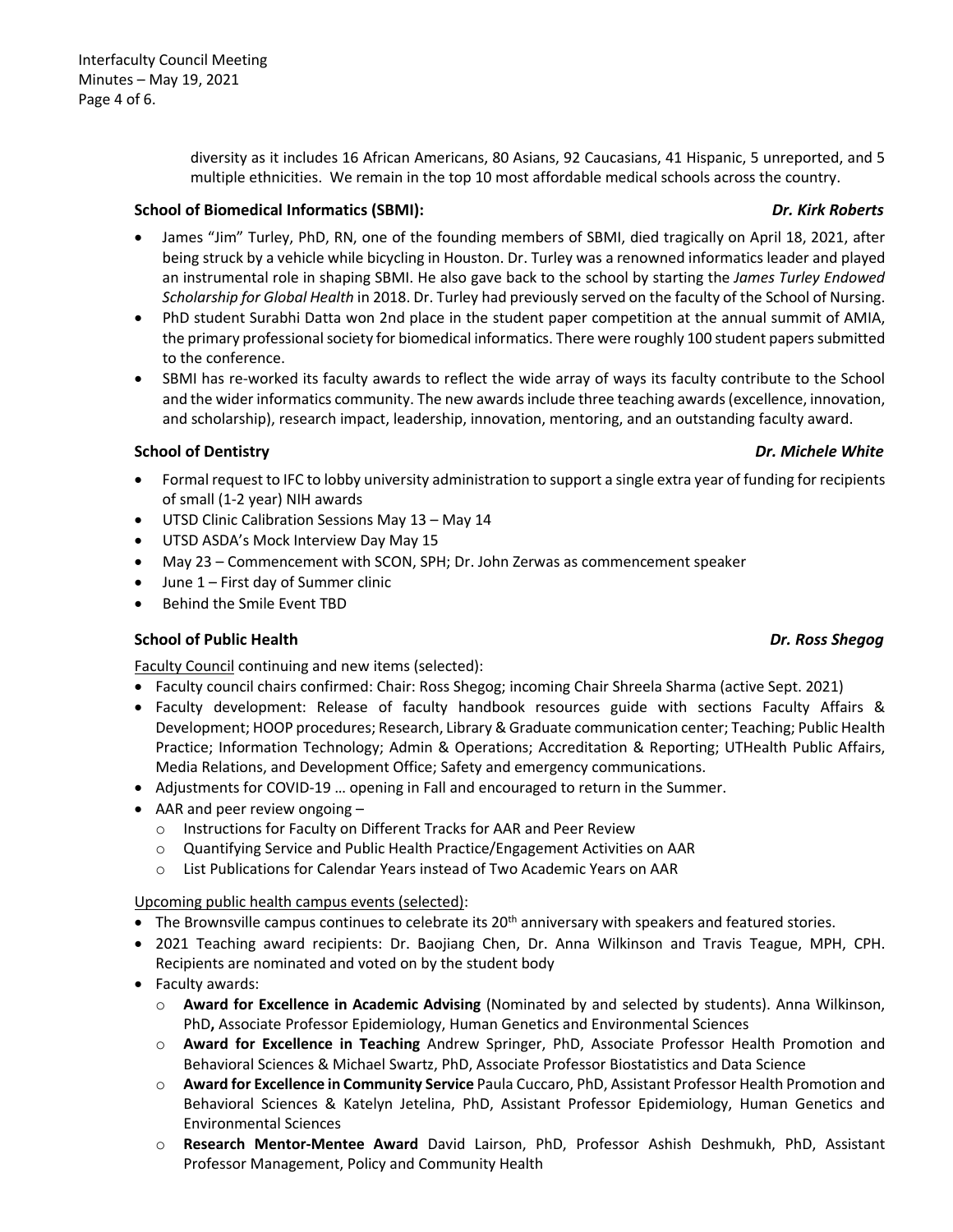- COVID-19 response and resources by the Southwest Center for Occupational and Environmental Health (SWCOEH) Resources are available on their COVID-19 bilingual English and Spanish website. Since March 2020, faculty, staff, and students have provided near 6,300 hours of COVID-19 outreach and training to a professionals and organizations across federal Public Health Region 6 and the U.S, on keeping workers and customers safe, returning to work, or use of personal protective equipment. The SWCOEH has also provided numerous consultations to work organizations and news interviews. Visit the [SWCOEH](https://urldefense.proofpoint.com/v2/url?u=http-3A__r20.rs6.net_tn.jsp-3Ff-3D001H2UVK3dBHOOTDe-5F5gah1Uy6aecMoIenh89W8kU9XBRzU-2Djde5lToUP1Es1YYTsnW-2DgQPLxWykbR0skwA-2Dt3bt8fsG0DMFleDRocNjDsXM-5Fp5zlllwLecTYVviTxL0f1ZqmJSzAWVUkFw7RUJsajvJo6wMCP7gSJU0hMTErhMbxClA0ityk0-5FaiJRKHigbZiL-26c-3DXdrpvkMWGKKe6JJ9C4sFn1QLqbZwV59Ds6DzNOv43OIpRklSjNdrmg-3D-3D-26ch-3Dg5bHh95n7ZT6XFasj9zDTYjI-2DXetw8AXmdZEpkL-5F8kjy1XRzru1OZw-3D-3D&d=DwMFaQ&c=bKRySV-ouEg_AT-w2QWsTdd9X__KYh9Eq2fdmQDVZgw&r=-7rCiWMsLux4m3QAsFQFsuWBrDjZtYd0GMgYB4caM1c&m=J2omcyl7C2WSluNbh1bLoOy9_pSlPTBwZ4lTLkPwB2Y&s=C77jlYIfLRNUmVcczz0N0iRJ6DMCFsorViLCqJM7K0Q&e=) website for research, training resources, and other materials.
- 29th Annual James Steele Lecture featuring Dr. Carol J. Baker presenting "Developing Vaccines to Emergent Pathogens: "Lessons From Group B Streptococcal Perinatal Disease."

### Media exposure (selected in May):

- **Catherine Troisi, PhD**, was quoted in the [Texas Tribune](https://urldefense.proofpoint.com/v2/url?u=http-3A__r20.rs6.net_tn.jsp-3Ff-3D001H2UVK3dBHOOTDe-5F5gah1Uy6aecMoIenh89W8kU9XBRzU-2Djde5lToUI5zGVwkdthID9U4Vl7-5FDKOg-2D-2Dn7nVZsk4dDzE4wV-2D6qCwObmpFNuCU0BPaiDH0YmKRGXBo14qzMPsrjBmi-2Dl6xTYu5IYdyMR5u2HK0SQ06x77tl5gBAa0z-2Di6I1Zwu03OqIwLyDlrwnySiZqChuo5c13vLWDt5E-2DtL3DTZ-2Dfz2lAT-2DJurPMBTZBT664nQvTo-2DtvkARNaO1P8mqzJoki1JT-5Fwr5-2DRSymZsIEjbHzgQlKXeRJ3PhQH2PwR-2D9P3i08mVMtVV5PT6gEVnjqE-5Fi2WAdX5sPUSQOKMcIi5T7iN99XqUN2l8DMPVoyn58LQ-2D5c-2DizU2Cz8PIHLCXIC9XUqx7DEX9SLIsG1KIZxqyC37mvBXC4UCR4Y-2DfyNGfP7E9ASFo-2D4aTELHxqaMTibhIkqs-5F-2DVaOMUetUHSb7gJ4Yj9CVkdr-5FVDkkR9wpjzEv4NvYsQSTD78UwVitAqVIcFSRZuEyl8V2-5F0rtLKpgjlTlTInZEq-5FDQ1M-5FvQcyi94k-2D8C8kMeT3qJ6FtfD1USqVyvlg5TW-2DEFTp0x2w-5FmLytrlk-5FAlEFaZRryICGN7AJXIogmP86MoFNjPeZcZ-5FWAiE1qlX57ftm3Vm5AUBOagdxAvuz1GUlv-2DB4jUZnNE9cWBcaTi0zPYeFg9BoY7bpj8y1h66ykXrD-2DUHEsnOEk5rEeTbAFVmJUb8c4XWF58BV1V9c-2DDUoO4jPtSg-2D7eXPBA9c-2DrQrnZjMzF7OqbxbwdCcANOP97ZY3IDum59PVn5rh-5FA9ouiAdLEJ3Vv5iGme3X9zaCnPh49tflt0qywpvbxR8VkUYysoAMsvD7louZyt8TlxmcXRyMHl8Y5aVUD-2DOmcqOPa9uoaNzq6Xyjyla5AN96Gb-2DKe88ra8HEOQwyDA-5F11-2Dr-2Drs6ifpW6EUQKQovaxS4VlCM-2Doi6QtTIDLJZe2y2BeaH1XPC4qKG355ATvGrRE-5F4Hb04-2DIeJDKmlZ3HzIdWM-5F-5F2RYvnc21eFIZWQ-3D-3D-26c-3DXdrpvkMWGKKe6JJ9C4sFn1QLqbZwV59Ds6DzNOv43OIpRklSjNdrmg-3D-3D-26ch-3Dg5bHh95n7ZT6XFasj9zDTYjI-2DXetw8AXmdZEpkL-5F8kjy1XRzru1OZw-3D-3D&d=DwMFaQ&c=bKRySV-ouEg_AT-w2QWsTdd9X__KYh9Eq2fdmQDVZgw&r=-7rCiWMsLux4m3QAsFQFsuWBrDjZtYd0GMgYB4caM1c&m=J2omcyl7C2WSluNbh1bLoOy9_pSlPTBwZ4lTLkPwB2Y&s=OzF0euv-lpGW-7XbvNnqN6bBYfuN94BuvqURRQRM14Y&e=) about the importance of receiving both doses of the vaccine to help protect against variant strains. The article was also shared by [Chron.com](https://urldefense.proofpoint.com/v2/url?u=http-3A__r20.rs6.net_tn.jsp-3Ff-3D001H2UVK3dBHOOTDe-5F5gah1Uy6aecMoIenh89W8kU9XBRzU-2Djde5lToUI5zGVwkdthIrC4rjPwKsO-2DbkbddhNpx9cjQhB0j3ZcBYLPmxqG5J-2D9UHay2eREOQiCEAntRTySZJErLI1i13bHOoDuDDh4c5cQSCc1WGgiFp6-5FZ2vrGQib-2Di-5Fjc3PUNWZ1YhRqPvhIszQmwqE0hUQK5i6lqFPFgnp-5FjbSRAXfPgdCNsC0WgnCC7Z7kWt38m8ctIm3KjafmdxX9pyGLh-5FpmXbTkgSf-5FhT6LkvPk1n3WPSlpfl54hC76HmktjlST7k5tQz0zjEGPBa2dCT9q3SWzSEqOmfVvHtxWMK8i3A2ojAO8nsTseog-2DfvrrH8QEcyKt2ngcZWjy3l0ap3VEI7SMl4KYQpUwn8zbZywOPAKLFw0Pari38exFJhCPNnkPYL5bLXAIYPK7Qfv46swHdaMPl-2DOJaHQudVzqAbSVMntrT8p0KOEAEEtvQ7DCThqyG5rTX0kKZsRCNvJqo151MFlo7X9swWO-5F1smEnyyjnqtvr2sRHBVj4qprGZhfIn6WDdumJJ806g7pNmma-2DnUQ9LynatBFhdvB04rblNyrPh1csaVsMEOuOeNl48hfj5yObRoSmJeY8E7tqMTwkCYbvBNh90XyKTBKWQNmJGCvevqDgtZGg3Jpzid7ZHmUge9cdLRrdojTgtQLSzcgSkYDh0vDileRmfLGdAwa0Y1Qzil6uasuhdFgGdfznHI0TxHp4e8XTrGQnqrz1VBSQe37HU3TYMNr0-2D1WVpp7nHVU8-5FWyTtOYVHusfErwrdCQamWAxrVCOVoCmif1fAJhG98Shad44PDqieMXmFOIJZ3aBQDDhUgQl-2DDDQ6H4CDtI0OOeDn27XIPH5dk3Zjtnyfx8rT-2D-5FMY-5FUrTy99Ed-2D-5FOK5J0uUSkXdAIQOS-5F4K3vBre0I1B7uABnbjRB7bkkHksTbcSyw006DdpNiJjuKNPhCfwTnBAUpsokN899EQeqBnLRm30NQ0yV99Ax2PnLTMT6zZmw9jwbOA1ZMfRIw-5Fce5l-2DPNAiC1ZGyhkyx7Y-3D-26c-3DXdrpvkMWGKKe6JJ9C4sFn1QLqbZwV59Ds6DzNOv43OIpRklSjNdrmg-3D-3D-26ch-3Dg5bHh95n7ZT6XFasj9zDTYjI-2DXetw8AXmdZEpkL-5F8kjy1XRzru1OZw-3D-3D&d=DwMFaQ&c=bKRySV-ouEg_AT-w2QWsTdd9X__KYh9Eq2fdmQDVZgw&r=-7rCiWMsLux4m3QAsFQFsuWBrDjZtYd0GMgYB4caM1c&m=J2omcyl7C2WSluNbh1bLoOy9_pSlPTBwZ4lTLkPwB2Y&s=XbhTfz5_9FDyaW5XERbNTR1djT-5LA56Lcw19-WKGDg&e=) and [Houston Public](https://urldefense.proofpoint.com/v2/url?u=http-3A__r20.rs6.net_tn.jsp-3Ff-3D001H2UVK3dBHOOTDe-5F5gah1Uy6aecMoIenh89W8kU9XBRzU-2Djde5lToUI5zGVwkdthI8tCbrCITd-5F6Hr0uf-5F7Yqmj2DmUPVtSPgVr9LcXxwk-2DFimTn0QOHtsf-2DjW3TN1rI6Ze0HY9E1-5FTUJjWuL2s0mDRthoYBJKRkEjxSMs3YGEkqCIai0HNd4l2sxZ2AlI8XTXFW0a0Z6IRHZEPveURxm6FnwP2iTq1meyRtucz-5FbSSY7plUQRQVAlXW9KaXEmXK3ZzMmwTZ85FQjNbi-2Dbp-5FUA2KLpg3fAKTd0hZ75sVUEmoap2E0LP4HgX3FCliEQ-2Dfx3NVelzFK7A8-5FXBaCRap8o2k-2DxanIAXRuD1y-2DHlYQ6t0Tw2mZlf-5FZBFNcoqeOrDqP2a-2DZkVmTLjfK4m3n5iReRamScQlpyIjAv3f7XVq1Azz9G-2D19BajZPsFNCRwVBsEh1SkBJceVkqumu36Vo7TZgID-2D3jCFEUBzQ5dmCb8XDfklVkx5WoC40fGYdtpLLr8fARZjqNcGv8U90OymAxKGFxnUws5GNdGSfctXOYkngNtePoS7VDXRnyUER2U9HTdSTNpaA93I8-5FSk7gZD9M01X-2D5jnExd8oax3D6g0hkG8u8U-5FOFLNgnvYTh59Z7Le5FVBKc5ibzocBZZDbvtNRBCv1US24ouy6DnXEKeG2o-2DWgWmSY7KoBF0u6osfhDSXNg9CGK7H0ZrrM5rL6U16iPNqcniUg36RUAUhw7-2DojZpU-2DMHPouTBJsQgjPH5RVAGAAK9piNezGXfrFx1-5FazcHRKwWrkQPHnaZNQ1w1V4ZU9dD3qu7OsRiQFnXC4H9HtWH6vFxpjgLOCJcYdZTVcWeodpHB0z7pkXi5TB6RSNXWpgW6ExCjIRmvQeerGLHWShrh-2DM51wsGrX9E47k73OuqYf0zJsIQEo7clAEZtHNSj6UJ3maox1L3Hsn4ppHlSDjC47w-2DMBsPKsbSHgm2tnQY92hX9obmjFlMKIVFC91EGA1ki1QcprzvsPhIwVALP-2DJJNJEV2r-2D-2DqQNi0e1IyF6G7rqgdJkzXiTtikWcMPCKZ7KbSDVp-5FhTKxC-5FqlHz3sYTr3nEt4v2azOtsfmJwaNFpiSprOwbZv-5FLfX3wcL6LO9V9pL-5FJKG7hVTkkRDomGfVHqYWH34wZS4ikE0TI8V-5F9OEmhSHLF9NoVj-5FmWgbPtmTwNwsdJStfr87T7xxEFRQj2XQ-5F-5FmdXzmTkOIE-3D-26c-3DXdrpvkMWGKKe6JJ9C4sFn1QLqbZwV59Ds6DzNOv43OIpRklSjNdrmg-3D-3D-26ch-3Dg5bHh95n7ZT6XFasj9zDTYjI-2DXetw8AXmdZEpkL-5F8kjy1XRzru1OZw-3D-3D&d=DwMFaQ&c=bKRySV-ouEg_AT-w2QWsTdd9X__KYh9Eq2fdmQDVZgw&r=-7rCiWMsLux4m3QAsFQFsuWBrDjZtYd0GMgYB4caM1c&m=J2omcyl7C2WSluNbh1bLoOy9_pSlPTBwZ4lTLkPwB2Y&s=0CzZm5iQ0qZVjXE5hGTjmB-hh8vfXaMWsy8yygMzuGk&e=)  [Media.](https://urldefense.proofpoint.com/v2/url?u=http-3A__r20.rs6.net_tn.jsp-3Ff-3D001H2UVK3dBHOOTDe-5F5gah1Uy6aecMoIenh89W8kU9XBRzU-2Djde5lToUI5zGVwkdthI8tCbrCITd-5F6Hr0uf-5F7Yqmj2DmUPVtSPgVr9LcXxwk-2DFimTn0QOHtsf-2DjW3TN1rI6Ze0HY9E1-5FTUJjWuL2s0mDRthoYBJKRkEjxSMs3YGEkqCIai0HNd4l2sxZ2AlI8XTXFW0a0Z6IRHZEPveURxm6FnwP2iTq1meyRtucz-5FbSSY7plUQRQVAlXW9KaXEmXK3ZzMmwTZ85FQjNbi-2Dbp-5FUA2KLpg3fAKTd0hZ75sVUEmoap2E0LP4HgX3FCliEQ-2Dfx3NVelzFK7A8-5FXBaCRap8o2k-2DxanIAXRuD1y-2DHlYQ6t0Tw2mZlf-5FZBFNcoqeOrDqP2a-2DZkVmTLjfK4m3n5iReRamScQlpyIjAv3f7XVq1Azz9G-2D19BajZPsFNCRwVBsEh1SkBJceVkqumu36Vo7TZgID-2D3jCFEUBzQ5dmCb8XDfklVkx5WoC40fGYdtpLLr8fARZjqNcGv8U90OymAxKGFxnUws5GNdGSfctXOYkngNtePoS7VDXRnyUER2U9HTdSTNpaA93I8-5FSk7gZD9M01X-2D5jnExd8oax3D6g0hkG8u8U-5FOFLNgnvYTh59Z7Le5FVBKc5ibzocBZZDbvtNRBCv1US24ouy6DnXEKeG2o-2DWgWmSY7KoBF0u6osfhDSXNg9CGK7H0ZrrM5rL6U16iPNqcniUg36RUAUhw7-2DojZpU-2DMHPouTBJsQgjPH5RVAGAAK9piNezGXfrFx1-5FazcHRKwWrkQPHnaZNQ1w1V4ZU9dD3qu7OsRiQFnXC4H9HtWH6vFxpjgLOCJcYdZTVcWeodpHB0z7pkXi5TB6RSNXWpgW6ExCjIRmvQeerGLHWShrh-2DM51wsGrX9E47k73OuqYf0zJsIQEo7clAEZtHNSj6UJ3maox1L3Hsn4ppHlSDjC47w-2DMBsPKsbSHgm2tnQY92hX9obmjFlMKIVFC91EGA1ki1QcprzvsPhIwVALP-2DJJNJEV2r-2D-2DqQNi0e1IyF6G7rqgdJkzXiTtikWcMPCKZ7KbSDVp-5FhTKxC-5FqlHz3sYTr3nEt4v2azOtsfmJwaNFpiSprOwbZv-5FLfX3wcL6LO9V9pL-5FJKG7hVTkkRDomGfVHqYWH34wZS4ikE0TI8V-5F9OEmhSHLF9NoVj-5FmWgbPtmTwNwsdJStfr87T7xxEFRQj2XQ-5F-5FmdXzmTkOIE-3D-26c-3DXdrpvkMWGKKe6JJ9C4sFn1QLqbZwV59Ds6DzNOv43OIpRklSjNdrmg-3D-3D-26ch-3Dg5bHh95n7ZT6XFasj9zDTYjI-2DXetw8AXmdZEpkL-5F8kjy1XRzru1OZw-3D-3D&d=DwMFaQ&c=bKRySV-ouEg_AT-w2QWsTdd9X__KYh9Eq2fdmQDVZgw&r=-7rCiWMsLux4m3QAsFQFsuWBrDjZtYd0GMgYB4caM1c&m=J2omcyl7C2WSluNbh1bLoOy9_pSlPTBwZ4lTLkPwB2Y&s=0CzZm5iQ0qZVjXE5hGTjmB-hh8vfXaMWsy8yygMzuGk&e=)
- **George Delclos, MD, PhD**, was interviewed by [CNA \(Channel News Asia\)](https://urldefense.proofpoint.com/v2/url?u=http-3A__r20.rs6.net_tn.jsp-3Ff-3D001H2UVK3dBHOOTDe-5F5gah1Uy6aecMoIenh89W8kU9XBRzU-2Djde5lToUI5zGVwkdthI7R3WoBspyEpZvU90QCdrakTAP6Y07uyyhcR7lJ7eUfqjR8fU2Iy70FqDTRJQU4Y8-2DkN73K-5FjA1jsFOkM-5FQ4hmilhOYweOjpM10pOfMXGRj2-5F03sUwh2UISQXhCMhd0Uo6rx5f0KT8YYNwwjCku0IYd4N2xmbNXiPVTif-5FN-2DmDHCbKNmYRXF-5FMKzRnXd218S0koGxtO4acz-5Fsd6MJykSaG5LbH8KpH4Lx0sFVU8Q9-2DuyFQduRiDMsV9-5FSxzjMAS46-2D0cqiklBQBUZipH-5FE2lRdZvuxbDNouXqPg4jBHw-2D0FI0YaatSd02bzRwExpe7PyX81dNZhUt1e3NU1hGpQZfkdDiI9m-5Fodng4mFbEDX69vmcviK-2D-2DI1IjjIhb9wLcK65ees-2DMzTiKS-5FyDXnRA-2DOIs4qXoAVo9liu8ykVhxF6cKhHhRZdOsa6Zz529S5RS1tAHjoQ1-2DTjwM1EWDaDg3hB13z-5Fdoses7Yy-5F7ybzvPtp7KMmVIK4LTguv7jlGb36RPwWvvghjp9BduNkoSqw7wAWwUJLIecJRigQtYoQU4Lsar0ZgfuChI8NYbjm-2DZ-5F0IK58Lwvmwy50apUhQh13imBZ6mMd6XGMvOzksVUZNchR-5F5-2D-2DjHiF-2DynM3YDzZDW65arHRS7A-5FCJl85bm-2D3YtCq9RUXKgkpaUeG3Z8yRD6fYXqgVUW3aPv81fBfuu89knRIYEHpr8Bc8nRGHtBYZdROjlY-2D8gS2sTdT-2Dk7cS0Fjz5BIJp3HTCJVz2c-5Fbi7qK52a6K3lYVRCvQHCzKD5j-2Dyvnh6TL-2DOkLUaTJY6HJC8-2DGsgzFlLCzdnpvJr2fd-2DV-5FLro3TziPS-2D63WjlyqS9k7SUdqJKRHC5VGEkINTbfcvkLLg-2D8OmR-2D5ljN-2DN-2DSFqEotzI2Gff4IEvuffUYnnHkE-5FoiuiZBlZHnytG0PUhbI60sHIWaJPnhUaf-2DUS-2DYQFQsJDVxG9QX-2Dnpe1SodcX6qCsP-2Dzbe9kBTqRLAqOjRvGhZfM2rGKCLayeTxPhv1qLGShbB7DYnLFXkW7Du-2DiIhT4yUy0w-3D-3D-26c-3DXdrpvkMWGKKe6JJ9C4sFn1QLqbZwV59Ds6DzNOv43OIpRklSjNdrmg-3D-3D-26ch-3Dg5bHh95n7ZT6XFasj9zDTYjI-2DXetw8AXmdZEpkL-5F8kjy1XRzru1OZw-3D-3D&d=DwMFaQ&c=bKRySV-ouEg_AT-w2QWsTdd9X__KYh9Eq2fdmQDVZgw&r=-7rCiWMsLux4m3QAsFQFsuWBrDjZtYd0GMgYB4caM1c&m=J2omcyl7C2WSluNbh1bLoOy9_pSlPTBwZ4lTLkPwB2Y&s=GZPPaMP5WKcwKx8Xu0q062th8uc2vwcVgFI49PUiTE8&e=) about lifting the mask mandate for COVID-19 in Texas and Mississippi (2:54 mark).
- **Katelyn Jetelina, PhD, MPH**, spoke to FOX 4 News in Dallas about Pfizer's request for full approval of its COVID-19 vaccine from the U.S. Food and Drug Administration. Her interview ran during the [5](https://urldefense.proofpoint.com/v2/url?u=http-3A__r20.rs6.net_tn.jsp-3Ff-3D001H2UVK3dBHOOTDe-5F5gah1Uy6aecMoIenh89W8kU9XBRzU-2Djde5lToUI5zGVwkdthI-2DuBeZSlE1kZ0VAb-5FUEsGSUrBdPxJrElWlCFqkNPCObu5jtW9-5FzuQgODDVGuO0uJ49-5FZOCupdEYn6Ywuxq1Az7W0wDtxTToZ3hO-2DODuVVnUDfTX7qWct9E8KblmAnGSIBpLKgGiVlGa9p5zcekYG8UmAfbdLCdx0n0VJZmWsexZiJUE3OpsMTYGAN-2DEE94fL88uncFG9x0ZQolec1h17-5FKAjY-2DeJMztjKyypmz3V91Mekh4zfYqJ34PCqnHRhjQGsWwMbQGMCT0HjCnez6qyDg6o3t5HvMbH9vZZCSYGeGxaIsNTwhzYFcL5aZAkUI2j-2D-2DAf9elu1uZlEovHMQodgZ-2DwBovJM3mLvJ7zapx743-2D43bex-5F79-5FfpS7w7tUNn7ms2fjJUVm9l-5FhyOUQyUffdaDl1j7wLUxeWujhu1hs9DWEAyB-5FTBLSwESNfC265PyPnR5kFNH7WUBsQkquQC9POyfl7IJ5PTPHNIsput5gw5l51KnKYid7NQzvR-2Dwop7ywwLSS7OjasZyZDQVBjMDisN2cZ51EE3fp-2DMD02jhHIlefnbzkVEP0NfFe-5FPV-5F7gSmKRpZ8ZzTyaFPOkO2xfTreBAoCSAmdSH9zJ6tOJqFlHBwSt6ho7nFZLzWPGzmZ5F0mktroTpVPb-2DMZa6xwKk83bts2yweqP-2Dv0B3dH25RYken3mEh7wJl1gfhCIxfHnVS3HcXkXrqvsqw3GK5ckmWFHQ4rrD-5F3pcGGOfIEGUyItbnnhk6TC500mYzNjpmo91EKQw1fzRRLnLrfxpY0OMjpdW6pUP-5FaYF45M6kedwvNHCuLFjs84rf7KHMKm0THjh9xNARJwupC1QQ4Uk5yEpNV-2DdNBLuwA0pgD6uYfoqoPQ46LBf1vbABHnKxTb9xF7fVCH8fPfZ5aP591OJ7ux0vfGCNMq1cHs17bAiRYUISsY0XI01Hi4VYyAenNFnUMEuXF-5F7caVL-2D1Enpr193PHewhT0Nk17-2D0PTSI3QA-5FXbgjJcMQeXrl7x7-2Dse1J50QXZjYA-26c-3DXdrpvkMWGKKe6JJ9C4sFn1QLqbZwV59Ds6DzNOv43OIpRklSjNdrmg-3D-3D-26ch-3Dg5bHh95n7ZT6XFasj9zDTYjI-2DXetw8AXmdZEpkL-5F8kjy1XRzru1OZw-3D-3D&d=DwMFaQ&c=bKRySV-ouEg_AT-w2QWsTdd9X__KYh9Eq2fdmQDVZgw&r=-7rCiWMsLux4m3QAsFQFsuWBrDjZtYd0GMgYB4caM1c&m=J2omcyl7C2WSluNbh1bLoOy9_pSlPTBwZ4lTLkPwB2Y&s=U4CnIMq8XbFfwWSc832JCN8bhek1MiIe7OJiDo3W7m8&e=) and  $9$  p.m. broadcasts and was shared [online.](https://urldefense.proofpoint.com/v2/url?u=http-3A__r20.rs6.net_tn.jsp-3Ff-3D001H2UVK3dBHOOTDe-5F5gah1Uy6aecMoIenh89W8kU9XBRzU-2Djde5lToUI5zGVwkdthIQbzeQ-5FozuSRCQBgK1vnUCE-5FlNJTgEzVrizqvyw8Yj6Bvuq0fGNn2I00YWwPXF-2DuhAKCeLTB7IDQG4scvchiDyJKbBsRytDzEadUE6kyTM-2DrCT1xtvjDnF7wTbzYNLoij3-2DoMtIXoA-2DzW32nrpYW4rEJXbwbcTOsVaFHLSe2WjOflYkrNch9wm0uJcMxwQwVCodhOtRYywJn7bGiysSlwvviGlEFnrl3LvHer9I7een5AARsp3XomC16cb2BNN8-5FDtCtjFbOibN30YqGApHGSk8eal2ojt95gh5UafsjiaDKdmnvR73yhe3qvNx59TOZyYEPUNh44V-5Ft82o-5Fh4lxHasaxXyLle2nZnihA0g29xrMR4ctkVJLmiFV879iUjUA8h0d-5FbnXoiniQkXMpJe-2DuxepJWrQzczrFYakqq1Z8GxH7N5dcdngLvl7DuDKXCbAscTegLz48VVl3HkH6tSKwXr3TNc-2DS6ZfzNUVhRSp-5F13dK-2D3mfkOgK7ks-5F2un5Wi-2D4VfCVyzz7kk0kPtAn1oUc9egHb9gj2FHtprx-5Fs-5FHoY2AiKPHo5emSVIuJhEVOVBM1KMm6OkKgcafFDzZ4S649A7x6dBu7zbHcilZbRJO-5FhuVzUF-5FYKzAC2F2v-2DJREi9IB7b-5FgkHrDMMV0GPX1YOJ0a2GelnA5T9SYitS-5F-5FM93H-5FO0WNQyqLd-2DtEAV16-5FL12-5FPYHyuGITCWGxz9CCEqw13S9ozp-2DbXJmjIgNvM0euCOPwtHGjL8qGc3H7vc2pwOxYNmBBuFsA22NCUMPtbSvxGjl88AE1rNp1KXHfUJGjlhqu0jCu8jIoWqa5-2DK373KGQFLd7UiTv82IWWUnK77bhwqxj7lgWSWydZBn12gEakAaK0aYgfPnLEgnsVrylbclcQ-2DkTqQ5gg5drT7u-2D4cFIqX-5FET45OUlyD9iCuuWAJWQwBpmamw-5Fv3ug75E4hcr46Hn69o4wMcz-5FcGazgafltFmobtThsYH8r6dJ8NLEvkkjEOTcpUr8Sdttw-3D-3D-26c-3DXdrpvkMWGKKe6JJ9C4sFn1QLqbZwV59Ds6DzNOv43OIpRklSjNdrmg-3D-3D-26ch-3Dg5bHh95n7ZT6XFasj9zDTYjI-2DXetw8AXmdZEpkL-5F8kjy1XRzru1OZw-3D-3D&d=DwMFaQ&c=bKRySV-ouEg_AT-w2QWsTdd9X__KYh9Eq2fdmQDVZgw&r=-7rCiWMsLux4m3QAsFQFsuWBrDjZtYd0GMgYB4caM1c&m=J2omcyl7C2WSluNbh1bLoOy9_pSlPTBwZ4lTLkPwB2Y&s=XBC17IO_JhNEiwHVvaEvDSx2LtQhSOdR1-TlVsLCG_A&e=) Katelyn Jetelina, PhD, MPH, was interviewed by [KHOU-TV Channel 11](https://urldefense.proofpoint.com/v2/url?u=http-3A__r20.rs6.net_tn.jsp-3Ff-3D001H2UVK3dBHOOTDe-5F5gah1Uy6aecMoIenh89W8kU9XBRzU-2Djde5lToUI5zGVwkdthItz4qH4lWsaJNNJ1mtfXJl-2Dy2WjWg5HPJ21UDy0HHijf3zl9mJPgwySYLwwelilMDvlLYO8WrHnOdck41MoAiozEvxQzI1tXKmD6jJ6ORjqXKfulsz4vqWiCk-5FQDLM51brIihYmYE7-2D33o4UqdZRtRNXpvkUcE5H68MEep35JV6WcqZ80iay8i-5FEqtKenyh-5FuIYOOaFo6fOxelejTDx8kr-5F7446cdwJ2sehyCx0q19wYp9ioIC7Y-5FO0qtdQU06MomPewiQJB0C-2DRCYY2dGK7Cbk74lWGfnaoSNF3oqrLBormm-5Fox18obtvSuo0pmnK6djRbotKFIQGisVOib4X-2D-5FeZs5o9ccoQJeuYpL-2D9cI6XLiS3ApxmGYWDnGhEaVNTo9KTxLvB1-2DqKom5fLitc-2DcGyu9OJVkweWOnetVvRo382u54rxiILkGQ1AAFvuR0EfkaTY-2DCxtJcsXmCDL9wYTbYzKhrMmEIWVes7GOBkJzXFiv6tEUB26I4bTaDUhK7ll3oGXxHW4cZEGRJ6CivJn-2DlaaLgyny-2Dt7Pm4N-5F7PsrxsQ5tD5Ct6KQp2tiaf-2Dp9P7bstlsM21RxdM-5Fg48CompjqClTqG5jO96Vw-2D0oJn8L40gfKs-5FKyvYuufz-2DDw9KePlnLRbcC1uHTICWGluf-5F5LBjLfpf2rWmgDSD4pBXeR3mZueZ8Gs2fmpmAK21v2s-2DAkH3leyK-2DFmCWr1JNDiuQE-5Ft77dYip5qhoagP1ltowpqtEV2YlcEvr8vyHWpXCkY9WvwjecgL1ohe4zX-2Dn-5F0hFHMDrBaXOkEBF0TPfmW2oc1bnp8E3evO70E-2DcDev9e-2D13axJETjwdjMONEH-5F9fFRTKEnSB5dsQImYV7QFn8xsYYQOYoKVdLPm5te8-5FRmXchwVE5QqPKfmiKXmpzjwFbz5F2CyJspSsTVJyUOQF65e4UVTt7mpid4f3YWZe5i-2DAzNlp-2Dv-2DFBs63ep92F9BSZhiP0W19iBk-2DVznfpCJvXMwxd-5Ft0Pwfbx32rcBwZYfN5ppcB3FUmQW6rIYju-2DUpSZicBk8qY-2DPaTzObnFcURRZG-5Fxb-5FI-3D-26c-3DXdrpvkMWGKKe6JJ9C4sFn1QLqbZwV59Ds6DzNOv43OIpRklSjNdrmg-3D-3D-26ch-3Dg5bHh95n7ZT6XFasj9zDTYjI-2DXetw8AXmdZEpkL-5F8kjy1XRzru1OZw-3D-3D&d=DwMFaQ&c=bKRySV-ouEg_AT-w2QWsTdd9X__KYh9Eq2fdmQDVZgw&r=-7rCiWMsLux4m3QAsFQFsuWBrDjZtYd0GMgYB4caM1c&m=J2omcyl7C2WSluNbh1bLoOy9_pSlPTBwZ4lTLkPwB2Y&s=OH9Zn_VBQLttP12uQh5HOiudYhWH1_6wpViFIhFWHV0&e=) about the U.S. Centers for Disease Control's approval of expanding the Pfizer COVID-19 vaccine emergency use authorization for adolescents ages 12-15.
- **Eric Boerwinkle, PhD**, was quoted in the **[Houston Chronicle](https://urldefense.proofpoint.com/v2/url?u=http-3A__r20.rs6.net_tn.jsp-3Ff-3D001H2UVK3dBHOOTDe-5F5gah1Uy6aecMoIenh89W8kU9XBRzU-2Djde5lToUI5zGVwkdthIxbhHCKAOm7jf1R1EZcJFK4jEpe4SZ8ZijAA-2Dbg5g-2DWRQlLwt41Blk6oAigeNBCVObXMxLe0DFUnRD5mI657nA-2DVgfKvt8ebZVltekPaaZqNzq-5F0HMgwBpi-5Fbc5zGjR5BYkbjzWfPTPUzgyIs4qtV6t84X0lTfi-2DNk5xkJbgrDgG0q6CsZ9PSlcYi2ZuJpMzBZ-5FndLZlItndhhzFpZ-5F2LI6T-2DNK-2DvIzjkuR7kqL-5F0dS6VUmCQp23W69Irnk7sWrFTTGHuIEJL7qpyAe6M89gjh7f2fxdJYDPlwY1etEEvQzBKNGeLO9XiEL6NuGIRNCEzxKqK1z3WhHerhbQQG0qM1pxb7YGAJORLbK5OAjBd4hiBJ7TSy0OxcykJOOAm6PksZuZ-5F-2DAW8VARIHpH66f-5FbLuMv8LB7g04A7nDZ9rwX-5F0N5gN-5FMbUjuGlIHr-5FYKT8KNFdpuRRn47iTZNw5DSV9rnoJC10nPe8-5FbIH3Bo2VvEdMGAJ4E0FG-5FIJEWE47nWUOA2jFXhSqDX5Spw67KMtPbDWwcvPbdYTvJ1Bkl7dZmdVz0f7bKuLzqPHBGi5Nizoo4KLNzTfGxXifn8czJIKWKdbrk2vaHg-2D6M-5F8JiaxNNNjvc6vRVwX5de-2DICx3yjc8VW4hQ071JZNcoX2ZCW-5FsvxVfwMhzBEDRAYqYvYhchf9gt8l75cLFr0A1uh610Xc8BgDEfYSIzCBvmpNELDG4Qria94iAKFtOP4w2gpwFeTb6QgPW-2DgwJFfCr8pvK0ZlnIapyB2JoyhG8LnY3FfxNxH5GC8skVtNddbQ6Xg3PIzCJUL0C37ytkEn4Xuxn0y1Qc5vQkdjyilknGvNh7tNQjLpdH60hT18MwCKvbaf69tM7IBGSJ9MgsAtzEoIJy3zyXubUBovy95SR0bKQBzaFuLT0oV5fsaoWjWmZq5-2D3cf8bb4mv5Qq0YyTXXkK3NDSfBm6tqeXA7s3HFFf9qTDMwu4w-5FCAFcZvzMVR5Ls1X5ojrWx3BsyJXIUlJUQ7kX8Y4e1KSn-2D4hvRVxnRSsKdQzyhbCQCnfqTWHNTE7U9Qmvp2lAnUBvvQUOcwQ-3D-3D-26c-3DXdrpvkMWGKKe6JJ9C4sFn1QLqbZwV59Ds6DzNOv43OIpRklSjNdrmg-3D-3D-26ch-3Dg5bHh95n7ZT6XFasj9zDTYjI-2DXetw8AXmdZEpkL-5F8kjy1XRzru1OZw-3D-3D&d=DwMFaQ&c=bKRySV-ouEg_AT-w2QWsTdd9X__KYh9Eq2fdmQDVZgw&r=-7rCiWMsLux4m3QAsFQFsuWBrDjZtYd0GMgYB4caM1c&m=J2omcyl7C2WSluNbh1bLoOy9_pSlPTBwZ4lTLkPwB2Y&s=6yuXFo8Ff3GFSFSg6hb9YXamSat1EFrXTfEub5rLzn4&e=)** about the role faith leaders can play in encouraging people to be vaccinated against COVID-19.
- **Catherine Troisi, PhD**, spoke to the [Houston Chronicle](https://urldefense.proofpoint.com/v2/url?u=http-3A__r20.rs6.net_tn.jsp-3Ff-3D001H2UVK3dBHOOTDe-5F5gah1Uy6aecMoIenh89W8kU9XBRzU-2Djde5lToUI5zGVwkdthIy-2DKHp0VjHS-2DwyL1zAl4E7Ag019-5FATvf4tQ93ouiTBoZ8c6UZRyCf7E-2D-5FP2dodtsFANTTKn-2DqX0QOMVihlFZuWQAGM2eQ7pPHPPa8agA3C0z9MU1kNUUF1OmKzU3YV9H5Qm-2DGXihwg3DWMSNj5hWYzmbwJCcO1-5FXjyaE9-2DPdJtUdjagqStgU6imCmp3CA9axYDq7h86eksuOwL3Eb89-2DqmFvUk-5FzKDo1rVmtMHZCnJcqNZBiJWSLXeYCA-2DIYFABrLOkkZRsitujNLzEg6BGv0Oa3SC0p5cRc-2D1dtQXz-5FN6YnwTsjEa-2DT9c37-5FPhHIDbG6kcHnU7BP-5F9zvn-5FEJ5N6NyAhiHKq4O4qM6ol1W-2DxKGY31DORjVbQQPrkqY4Z9XZJpS5l9z31iBSe014SXkauEUnSlDKJBmd1hPC5weq-5FlflxlNklUh02ra6zoDk9QqLTqEB-5FuysaDzgIaNvi-2DX17ZsNHKQeuo5x44xgTwBIluloPUXBeAk043w7MFfc9Yt1IQ51Oez7xA2QFXmxPl3cABexBsZPu4A8ASxCYO4v8L9goFUM-2D3SUdi-2D76HwAM69aZmq0h9ewSdmeCij-5FdJFdtfqHlGc492kV9n14JS-5F1SEf2Hz5V1m3hMX3T3PUWHBkR2Sxe0HKtOB4amwNAh-5Fg3GIvXZ7xkXoD64m5bsdTfcJzfZaqBXl2Ly0cTw1jt8KgaTYSE3-5Fu9FSr8xmTgMEbEe9hF4qo-5FriIM4isLtV8dDCglLHNlI5AFsdDXJ-2DLk71lJ9bKIHN3YMOVveoA5-5FjuB3fvT-5F27ogAOLxgzCoc53tu2vb236JCmLEa5CJQaSwQy5KJOhWylWtmuxdUngf45UWYMHGEMCfiHvZuXXRBnYZ9qTxuSCrzuNftUcN-2D4D2YIOobFu5cnYJYYep095emPPZrshsHTQF3-2DpUtL4EPWrSPtC4ssG6b1bjlzOQsftwKhXps1VonoTcAogHuhnoU2zMC1IzXW2xbqfBD0caiuVKyTtYe6OuSP-2DkaBa6Xb0tLL1ConYtfiIw-2DXbRXJmD-2Dff7Gp9do8aloa6t9-26c-3DXdrpvkMWGKKe6JJ9C4sFn1QLqbZwV59Ds6DzNOv43OIpRklSjNdrmg-3D-3D-26ch-3Dg5bHh95n7ZT6XFasj9zDTYjI-2DXetw8AXmdZEpkL-5F8kjy1XRzru1OZw-3D-3D&d=DwMFaQ&c=bKRySV-ouEg_AT-w2QWsTdd9X__KYh9Eq2fdmQDVZgw&r=-7rCiWMsLux4m3QAsFQFsuWBrDjZtYd0GMgYB4caM1c&m=J2omcyl7C2WSluNbh1bLoOy9_pSlPTBwZ4lTLkPwB2Y&s=kBqFLaTA7z48-eSJGSncQM7WiCihFcOMwia7oqiPWPs&e=) about why herd immunity is impossible to reach until children are vaccinated. The story was also shared by [MySanAntonio.com.](https://urldefense.proofpoint.com/v2/url?u=http-3A__r20.rs6.net_tn.jsp-3Ff-3D001H2UVK3dBHOOTDe-5F5gah1Uy6aecMoIenh89W8kU9XBRzU-2Djde5lToUI5zGVwkdthIhcfsg9fltsaG0WCTpjJmADjIg6u1z2CKxhU-2DdAlz9fPxviU5fq-2D4JPEj0eNEDDS-2DKgVpmdfyED11e5obA0wltMaa4r41pvZ4nm9LlE9OG5WKrF71ZAY1BPwyATdHbNhyPYp6BXRlwex-5FecLNYjPMKt0I-2DeK30DyXG-2D4YLXVHE7gBerH5RKMecL-2DhMZ2WKJ4cjKdXQewYqF36AJcgRrs9ZjhLSWP1KzZW7L1oxNCQZEsVlT1TGtMK7DJLdpVWvxss21UX0lkQ5BDj8NQeWY19ZtBdfGOS1d7ITEDuzS2UUuclc2712-5FMciJd0qTxRgYqsGdfxMWUxC0S2nqaZ8n7n6yULYjfCG6qnP-5FIeHW16RnYACC23ONqnS-5F7b0YQ3tqwjTH3iig8UjcwImRXuZXRjb50usJtOWWujxAUL-5F3CFTOFNU22MsP5Uz2kTbheZmHSgOe6hKoTb54rjedeZO-5FY5ecL4NGwrgegTw4lFtUWS46zrP5WOiqSFoBPOIT8x5qR2ifB7zS-5FtydQfWllaVqAaixNvYQ3rcOI7rAt0sZ8BkoJG4cIEm66CjeM3OkgRVxz24RzhbHbKq4KqUpG0pIlpNyWoFy9QQ0N9OHf3QJQpLxG-2Dk1hza2sYYGRtarkiNitdEgPbSMfsq10ZE9GO1ADvnI6O569TZLjtx3DQFuVMvwWv2Dz-2D7Q4t8WwBDdVT6UsOK-5FeBOUTD4s8Pc4ZQ8qlRhodxsJfLRB1fWUXY4LsVnHOIHiaAg7OOLjgA-2DqUpWpaKm-2D2pB81suosWeAj4ourGpQG3Ve7Hc8GIDegS9Or8KnRkKFy7b3bm1oWfXy8ELOVeFrV-5FQrYBT3uolzlh9K24aCkUk4-5F9mWVtg-5FBHHTRgRPTRXsXuJdS6WJseWgRvdI6wjZJACmZwN5-2DygvdSoZX5B0UfNfNH98TlxMFNzh9k67pO9GGA0cspilnjTIUkc1le3QjHE72LJiCFjUIcUzYT2mzYNQ0r6ZxGA454HxBk0FM-3D-26c-3DXdrpvkMWGKKe6JJ9C4sFn1QLqbZwV59Ds6DzNOv43OIpRklSjNdrmg-3D-3D-26ch-3Dg5bHh95n7ZT6XFasj9zDTYjI-2DXetw8AXmdZEpkL-5F8kjy1XRzru1OZw-3D-3D&d=DwMFaQ&c=bKRySV-ouEg_AT-w2QWsTdd9X__KYh9Eq2fdmQDVZgw&r=-7rCiWMsLux4m3QAsFQFsuWBrDjZtYd0GMgYB4caM1c&m=J2omcyl7C2WSluNbh1bLoOy9_pSlPTBwZ4lTLkPwB2Y&s=CEvsy5ETRzAGcmqduDRc4gLj6jRREWVjwfyRZtvMN3g&e=)
- **James Langabeer, PhD**, spoke to [WalletHub](https://urldefense.proofpoint.com/v2/url?u=http-3A__r20.rs6.net_tn.jsp-3Ff-3D001H2UVK3dBHOOTDe-5F5gah1Uy6aecMoIenh89W8kU9XBRzU-2Djde5lToUI5zGVwkdthInpXMNctr4tDPqDfVXUFI5RQ-5FMU2hsd6NkdUtxGyU3FslBcnAaadHZbzm8-2DZfpmmUojFHVl43OEzuqk9WRNbun-5Fr0jgXT4GcCzP6PshIsl3NVXZdngO8lIdvXzpWCgcgjut36rPyPjHn80xEkjrUiwbjPYwb9G0Lylph8J1FD4MJD-2DUHHMGf0PpIdQIQBu2hehamHNnz-5FkkYMM-2DHk-2D6vjgd6wThxHIp7dk0doSEGdiq9GX-5Fx05evk1A-5FCvTk3je8voQCpKwzy5nXs4oo-2DnN8Q72aq-5FTWswxcH1GfWh1g8xysJ18nUpF-2D847cUJP2FGNVwtSKdROzq8gY2cV1mkmsGVZxgIA8sW-5FW02uwCs0hT2igsoIzBb2tbN80NArTh8jwvmEj1Eaiv01iTpyIotwSMqinSxI7LqsxZ4DTfVPx1C9un8NVHs8dgLd9Gwg8uuHV6gAUMgDNyZe0LmHeNuuTq9k7a984l1tN1iubnZNfYXKF97hRAOkDUTRnMAyJYWCBcIDCfIYH-2DCanLgeh87w1VahVPVuljdlG3zIJfVV0jPrgwayOUJuAtELwqV7zl4z0K7QNoumO0yP-5Fm5N4-5Fuo0YfY19sSp1qemXjoiJK80YTz4mH3q-5F0IuPsOXQXAogLvWsBNwFq7UL7G8SQHZzQ8YS1-5FBpg-2DMJ7CrdOGjBf62V5jxXjsD7LlGIIfk5AB-2D8J8lqPbZsiOv1-2DkIfxrlVYZLVRrVPugvnhYBNoACg2NZFkXUAKqKfY7D7kEcZBo9OZ-2Dr05EbzbxLpAfUHIKdSXuY3n3XIuaVx6tmUiyDV8TBufazDShY4OYwto03WP4rCRVNsuoltzBCdWPDn9CROY6cqPur8IDyG86YmFIlB83ZbdOxNdcFKys6snCFQMX1PAEtAdDkD3FvadWalkeCBs1nz4ZGS6NHWgtYqdmXV6jvxuii59G9em-2DD-5F0UTkkem1Z5rgA3xjJ8smUX8WL-2DYSCaBxR7Pu-2Dxgy84Kna79dgnLKtCw-3D-26c-3DXdrpvkMWGKKe6JJ9C4sFn1QLqbZwV59Ds6DzNOv43OIpRklSjNdrmg-3D-3D-26ch-3Dg5bHh95n7ZT6XFasj9zDTYjI-2DXetw8AXmdZEpkL-5F8kjy1XRzru1OZw-3D-3D&d=DwMFaQ&c=bKRySV-ouEg_AT-w2QWsTdd9X__KYh9Eq2fdmQDVZgw&r=-7rCiWMsLux4m3QAsFQFsuWBrDjZtYd0GMgYB4caM1c&m=J2omcyl7C2WSluNbh1bLoOy9_pSlPTBwZ4lTLkPwB2Y&s=CajqTkFtMRwWZycgBix9D5zbISoTdDinbiJi4OyptJ0&e=) about opioid use in different states and how state leaders can combat this problem.
- **The Texas Epidemic Public Health Institute** at UTHealth was mentioned in a [CBSAustin.com](https://urldefense.proofpoint.com/v2/url?u=http-3A__r20.rs6.net_tn.jsp-3Ff-3D001H2UVK3dBHOOTDe-5F5gah1Uy6aecMoIenh89W8kU9XBRzU-2Djde5lToUI5zGVwkdthIwgo3wr3AZj9efc8r6XfrFK6BwjCKj2D2-2D9gic7FlzaczZTmOeZ5nfF9P-2DUFxWD4XtBme2qij-5FsnYF5rc4FCvM7Ah79R1nKa054zc4QbB85Qsy-2Db6FvgPZ1g5efNOpCcofvWeWNQOknH5SV3881y8Culxe59-2DNB-5FKPXR3MRSp3qqgem3yQ2fWFEgRyFo2xtFkEXg3WN-5FxY-2Dl7zBYL5yRBHvrnK6fWtG5pbobuWpD2o3Qfd9CDymtXkSmU7W4zxDzo16OIVZ6vahs9SppN-5FxZz33wNRRTIoJjP6P3WFl2CJLl6GuWnNAxv7rn9PZeNwwRzngl9eC0NPYM3ooyyrawzFm3Rxw6LX3hc6LcA2JeqMB7Bh9yw3CxiFW7AVkpB7qWXP8gOQtWIIcx3DZxR7-5FKcKdtH62l62zmEQmBsCISUxtpqE4Ffm-2DTqrvoarwPZbz9tPZFx-2DK3PJ3Y3SKODJrGJIwz3K6CP3-2DBQLsSbG24cKtDl6IN4mEERDhoF8ItBQ0rJoVKytSoOq8z56-5FAR0iFzAxRt6-2DcFHxgw4koU3mPcOsAnLBXTtsraq0paduReld-5FgOMF2v0mD365qbRHEiIJmRM1hiydMYFjWKkwi1ObF4zxJ-2DcMRJcIX63FUFjZnk-5F6jnP8We3z-2D1t-2DzANEIf-5FPMRwSO6JVLwwqhbCxyR18W971t09waoR2GRv7XinIGdQrtD2GILMlLEJtvlosdtki3n7A0L81hsEr2PDCyElEwt4eM7RpUqdWmqyAPwy9kQMb4r-5FrgOdaLhxfoa7QoZMyXy6qh8x5HAfnnyoOVJH3cBgue8iicKrU2qlTGgbHjKksSz-2D8s4s08VA3PsnSVo9zWdLXfhTW0RXFTeiBc-5FE82mwXnuiZ6bilNGfD2yJX8QBfVnECkWjMhKN7xG2E4nUnvmdWao8tkAAtvIJwrw6NiDkjb7QZWJk42a6lH5if7V6dMdmvtvnZVhuzbQPDL-5F0mD3Rb-5F8mmRmIQ4ipVfLmFSVYema8RYQbUA9yOxv5NhNF4KRNOH1tNa5RM8kY-5Fi9CDU3PUnmT22UGu-5FuThdp-5FTFvXxmmfAoCi8ORsVbcexYOvIJXqxrD8jwXlo-3D-26c-3DXdrpvkMWGKKe6JJ9C4sFn1QLqbZwV59Ds6DzNOv43OIpRklSjNdrmg-3D-3D-26ch-3Dg5bHh95n7ZT6XFasj9zDTYjI-2DXetw8AXmdZEpkL-5F8kjy1XRzru1OZw-3D-3D&d=DwMFaQ&c=bKRySV-ouEg_AT-w2QWsTdd9X__KYh9Eq2fdmQDVZgw&r=-7rCiWMsLux4m3QAsFQFsuWBrDjZtYd0GMgYB4caM1c&m=J2omcyl7C2WSluNbh1bLoOy9_pSlPTBwZ4lTLkPwB2Y&s=bFKl-oxNgliCKl4JE6-R83y08_1G01R3DnRkDGcs3eY&e=) article about the creation of a national guard style public health institute led by experts at UTHealth School of Public Health recommended by state lawmakers.

### Dissertation / thesis presentations (selected)

Three dissertation defenses, three dissertation proposal defenses occurred in May.

## **The UTHealth Diversity, Equity, and Inclusion (DEI) Council Update** *Dr. Elaheh Ashtari*

- The DEI Bylaws were officially approved. The DEI will be added to HOOP 161 as an advisory council the Chair of the Council will be a member of the University Leadership Council.
- The Council is working on the standing committees within the Council.
- President Giuseppe Colasurdo received the National Diversity and Inclusion Council President's Award for his commitment to diversity equity and inclusion.
- The Texas Medical Center is hosting a rally on May 21, 2021. Dr. Ashtari provided a flyer for distribution to the membership and is included and made a part of these minutes.

### **V. MISCELLANEOUS**

### **HOOP Meeting Update:** *Dr. Champagne-Langabeer*

Dr. Champagne-Langabeer is a member of the UTHealth HOOP Committee as Chair of the IFC. At the May meeting, the committee discussed whether UTHealth would be mandating the vaccine because some Texas Medical Center hospitals are mandating it for all of their employees. It is not a requirement for our students and employees, and it does not appear that this will become a mandate but rather will be considered on a case-by-case basis as it is now. It may be discussed if anything changes, but this is the current situation at UTHealth. Dr. Morano advised